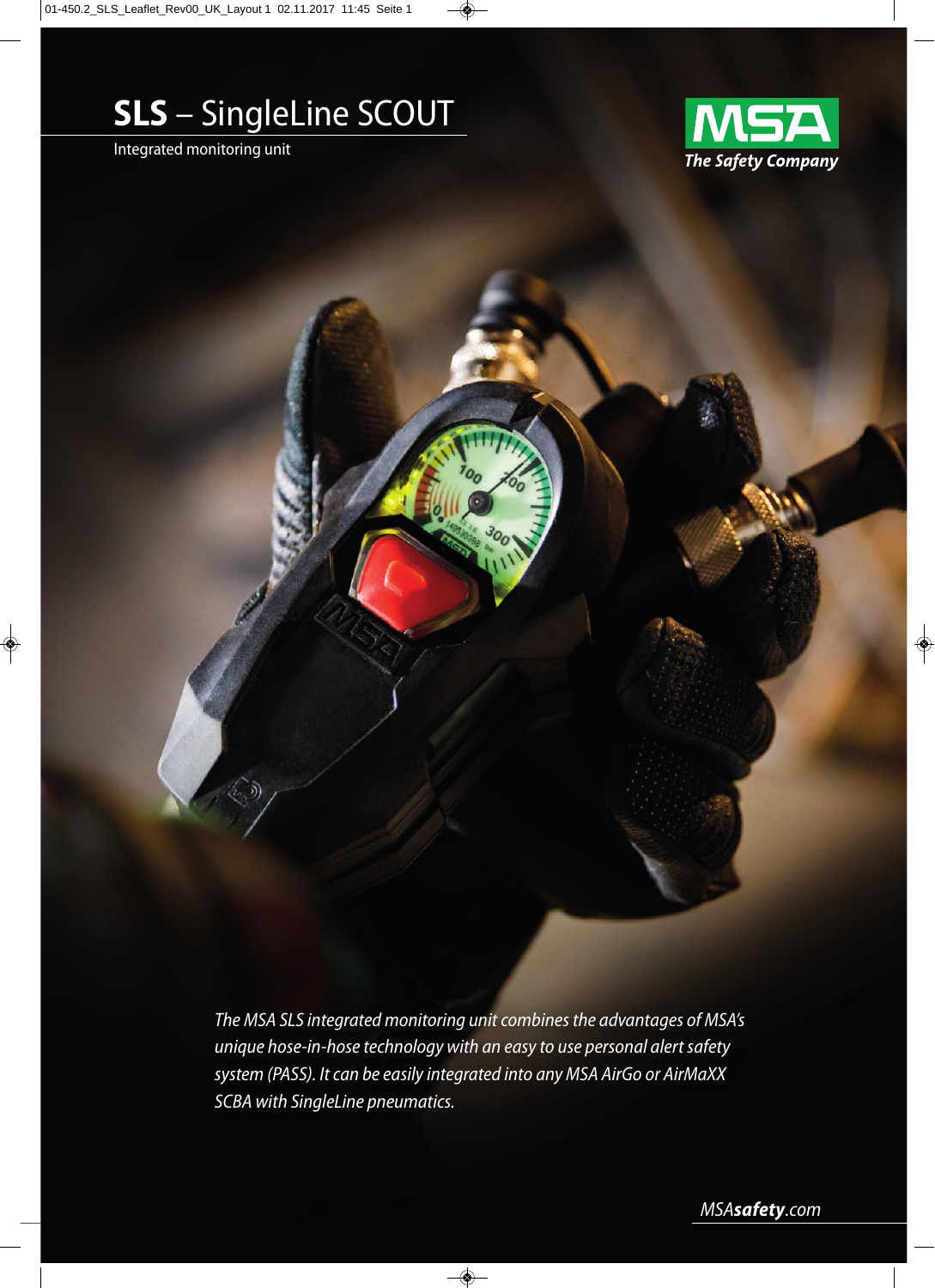# **A new layer of safety** for your MSA SCBA





## **Ease of use** – Increased safety

- Easy and fast activation simply open the cylinder with optional integrated tightness check
- Two independent pressure measurements (analogue gauge and pressure sensor)
- Luminescent gauge with integrated multi-colour LEDs (green, yellow, red) indicating the pressure state
- Intuitive one-button control for easy operation and reduced interactions
- Integrated alarm procedures start either automatically or manually using the distress button
- Clearly identifiable visual and acoustic alarms (up to 105 dB)
- Mechanical pressure warning for increased user safety
- Additional bright buddy lights when any SLS alarm activates
- Integrated motion sensor activates full body alarm (up to 24 hours at maximum sound level)
- Optional Safety Key to manually activate motion detection or mute acoustic alarms

SLS with Safety Key



SLS with SingleLine and Pressure Reducer



### **Ease of service** – Cost of ownership

- Low cost of ownership by design
- Easy retrofit to any MSA SCBA by attaching the SLS to the existing SCBA SingleLine with integrated clip
- Testing as standard gauge (due to digital sensor no need for additional pneumatic tests and calibrations)
- Batteries with up to 8 times higher battery capacity and 38 % lower weight than standard batteries guarantee efficient stand-by management (more than 12 months)

# **Ease of tracking and documentation** – MSA A2 Software

- Tracking of all events during operation with automatically created incident log file for review
- Wireless and secure data transfer to SLS RFID Kit connected to MSA's A2 Software
- Transferred incident logs are stored in the connected database and can be easily selected and analyzed
- Variety of user settings and optional configurations according to local regulations or user preferences (e.g. pressure warnings, thresholds for LED settings, tightness check)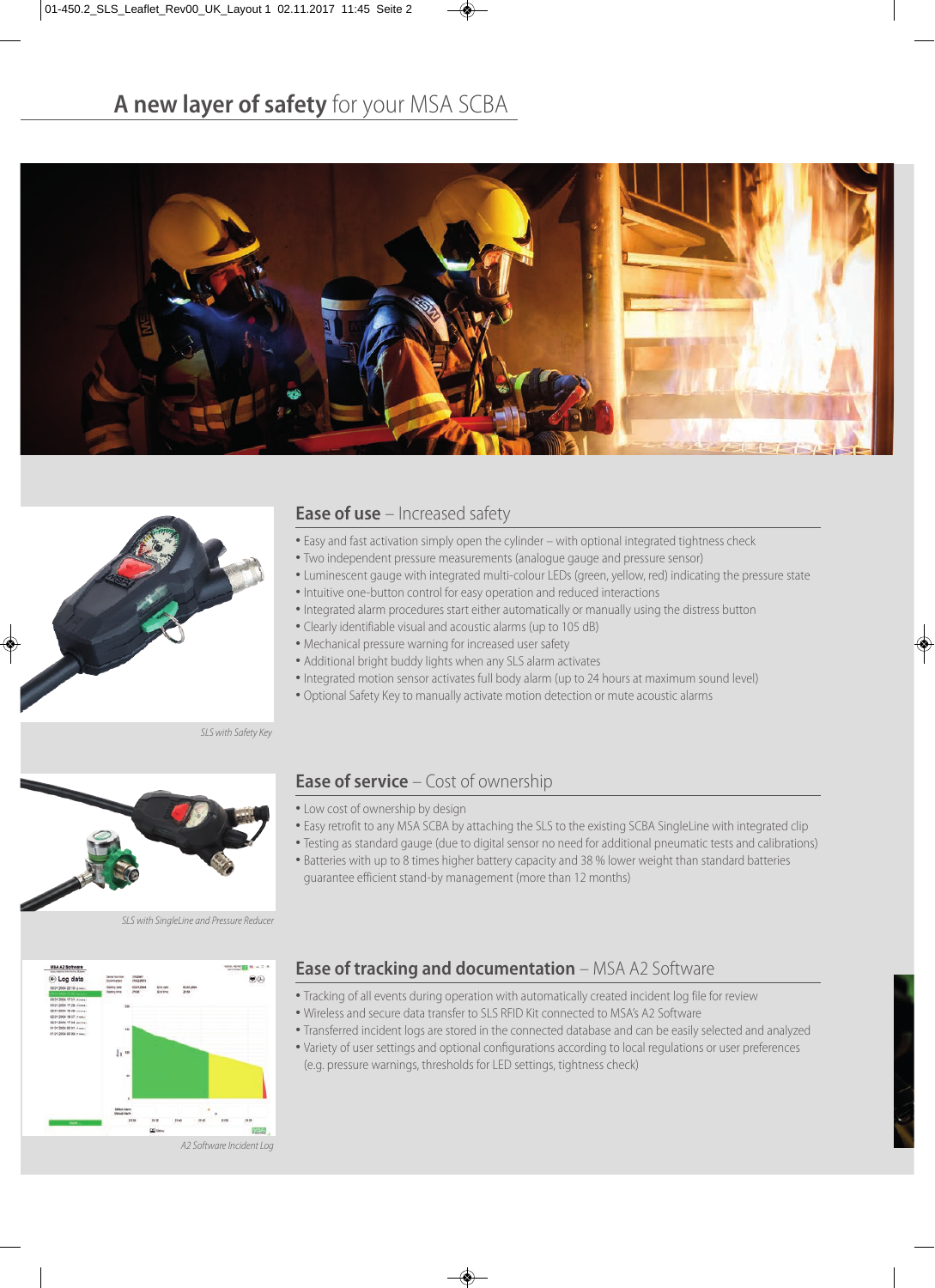









MSA*safety*.com